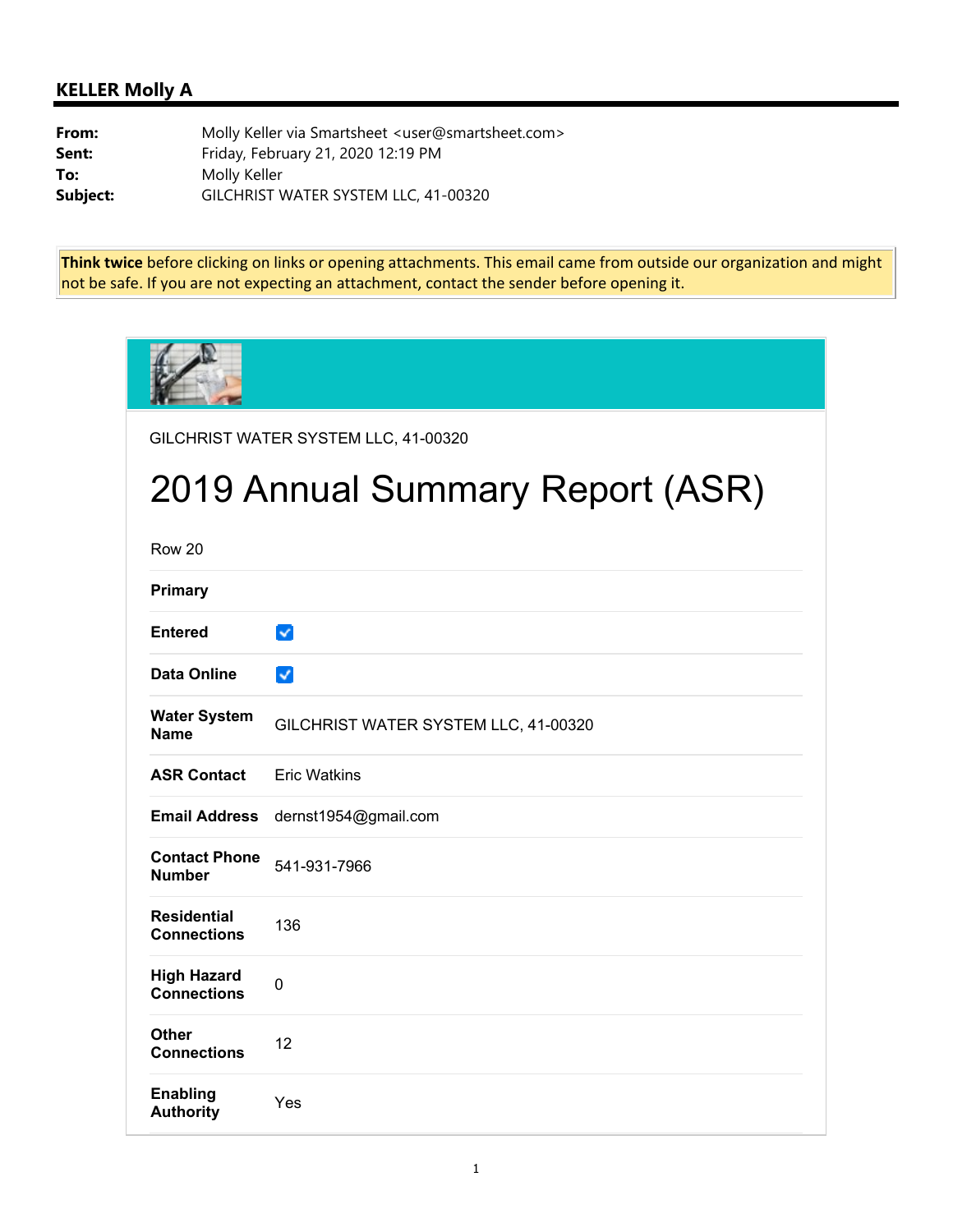| <b>Revised</b><br><b>Enabling</b><br><b>Authority</b>              | No |
|--------------------------------------------------------------------|----|
| <b>CCCS Name -</b><br>Large system<br>only                         | na |
| <b>CCCS</b><br>Information -<br>Large system<br>only               |    |
| CCCS Cert # -<br>Large system<br>only                              |    |
| <b>CCCS Phone -</b><br>Large system<br>only                        |    |
| <b>CCCS Email -</b><br>Large system<br>only                        |    |
| <b>Written BFP</b><br>program plan?<br>- Large system<br>only      |    |
| <b>BFPP - list of</b><br>high hazards -<br>Large system<br>only    |    |
| BFPP-<br>Procedure -<br>Large system<br>only                       |    |
| <b>BFPP Notify</b><br><b>Water User -</b><br>Large system<br>only  |    |
| <b>BFPP - Type of</b><br>Protection -<br>Large system<br>only      |    |
| BFPP-<br><b>Corrective</b><br><b>Action - Large</b><br>system only |    |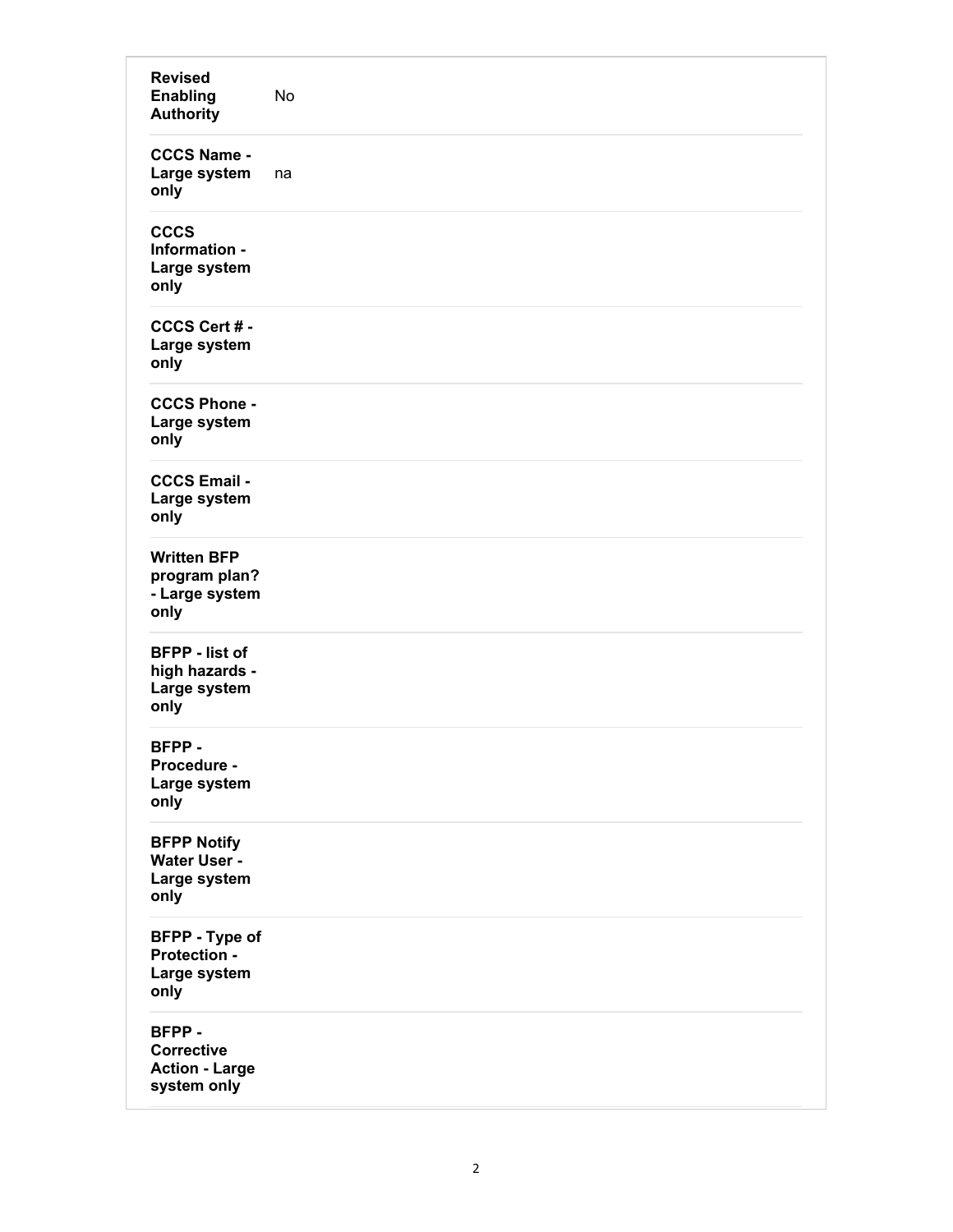| <b>BFPP - Current</b><br>records - Large<br>system only            |                                                                           |
|--------------------------------------------------------------------|---------------------------------------------------------------------------|
| <b>BFPP - Public</b><br><b>Education -</b><br>Large system<br>only |                                                                           |
| Do you have<br>RP?                                                 | Yes                                                                       |
| RP - How Many 11                                                   |                                                                           |
| <b>RP</b> - Tested                                                 | 11                                                                        |
| <b>RP</b> - Passed                                                 | 11                                                                        |
| <b>RP</b> - Failed                                                 | $\mathbf 0$                                                               |
| % Tested                                                           | 100%                                                                      |
| $RP -$<br><b>Comments</b>                                          |                                                                           |
| Do you have<br>any DC?                                             | Yes                                                                       |
| DC - How Many 24                                                   |                                                                           |
| <b>DC - Tested</b>                                                 | 24                                                                        |
| <b>DC - Passed</b>                                                 | 24                                                                        |
| DC - Failed                                                        | 0                                                                         |
| DC -<br><b>Comments</b>                                            |                                                                           |
| Do you have<br>any PVBs?                                           | No                                                                        |
| <b>PVB - How</b><br><b>Many</b>                                    | $\pmb{0}$                                                                 |
| <b>PVB - Tested</b>                                                |                                                                           |
| <b>PVB - Passed</b>                                                |                                                                           |
| <b>PVB - Failed</b>                                                |                                                                           |
| PVB-<br><b>Comments</b>                                            | Last year I recorded down having these. We don't have any. Operator error |